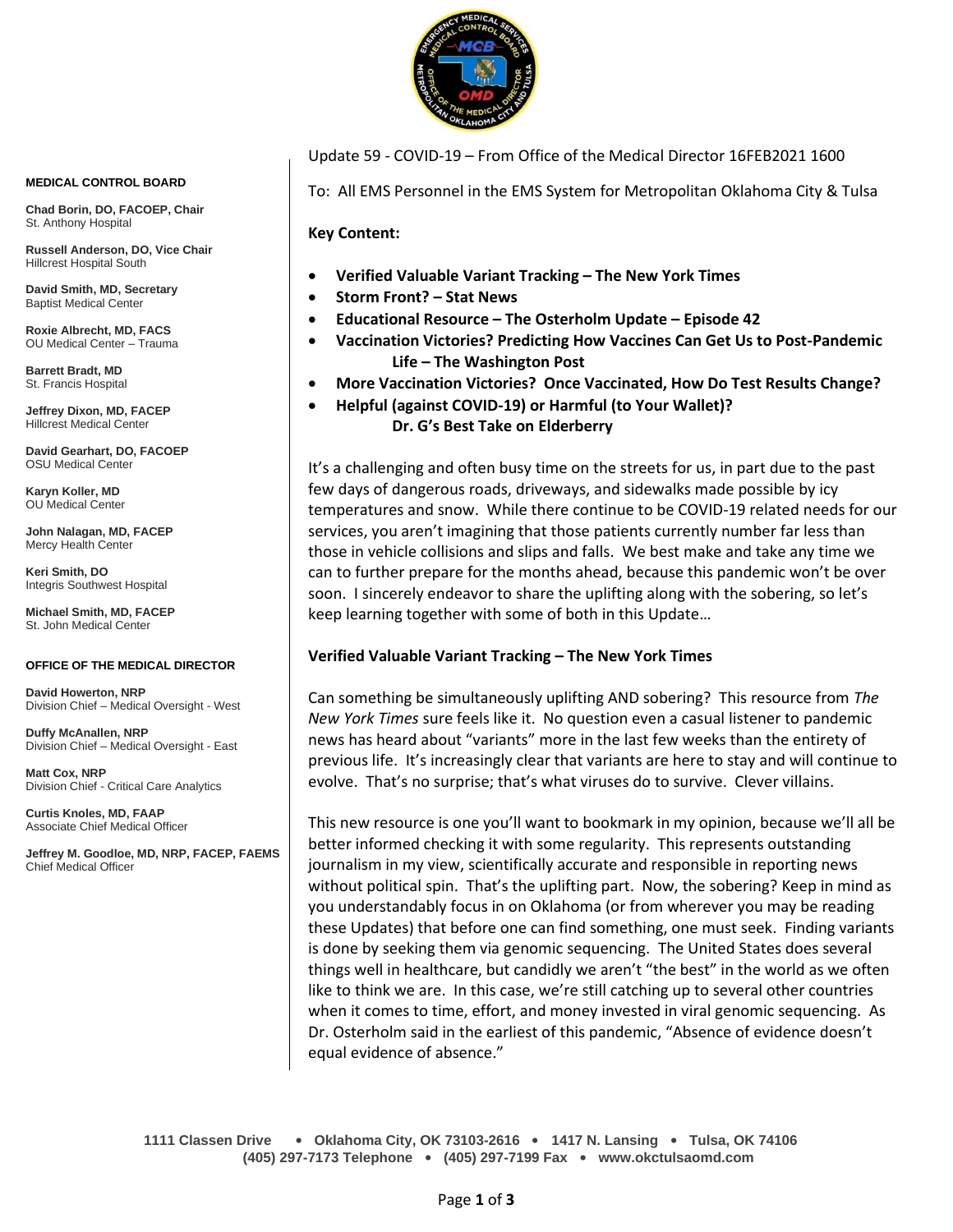Not to sound pessimistic, but realistically if you're looking at your country/region/state and it looks "all clear" for a variant identified somewhere in the world though your surrounding countries/regions/states are impacted by that variant… so is yours. You and I and all of us just don't know it yet.

Here's incredibly helpful education that has every appearance that a whole team at *The New York Times* is regularly updating it:<https://www.nytimes.com/interactive/2021/health/coronavirus-variant-tracker.html>I've bookmarked it myself and will be regularly checking it, too.

## **Storm Front? – Stat News**

This one involved little ice or snow, but it worries me more than winter. I'd much rather use this heading to refer to one of Billy Joel's classic hits, but this one is SARS-CoV-2 variant involved. It's a sobering prediction by many public health and infectious disease experts, though one thing we can do for our mental and physical wellbeing is to be as prepared as possible. Knowledge is a powerful part of our preparation. Here's a solid overview about some predictions for the near future:<https://www.statnews.com/2021/02/10/covid-19-cases-are-falling-variant-driven-storm/>

## **Educational Resource – The Osterholm Update – Episode 42**

This is a good one hour. Very thought provoking, particularly about "calling an audible" (which is the title of this podcast, by the way) on vaccine dosing schedules. While it's doubtful that Dr. Osterholm's position will be adopted nationally, I appreciate his careful analysis of available science. It's this kind of thinking that helps us all get to a safer place, rather than simply doing things the traditional way. We can make some analogy to our weather-altered EMS operations. We are still committed to keeping our patients and our communities safe, though at times the day-to-day normal callresponse-treatment-transport sequence just doesn't practically apply. As you listen to this podcast, I believe you will feel all the more grateful for having already had both vaccines doses. I believe this podcase will also reinforce the important role that we each can have in encouraging others to get vaccinated as soon as possible.

There are also some fascinating percentages discussed about filtration in terms of inward air/particles and outward air/particles when comparing N95 masks, surgical masks, 3-ply cloth masks, and gaiters. Dr. Osterholm further reviews some of the physics involved in single vs. double masking. In many situations, double masking paradoxically makes our exposure worse, not better. Listen closely during this part of the podcast. Many double masking articles I've seen overly simplify the debate that two masks must be twice as good. That's just not the truth in all cases.

Here's the link to Dr. Osterholm's podcast: <https://www.cidrap.umn.edu/covid-19/podcasts-webinars/episode-42> These podcasts can also be found on [Apple Podcasts,](https://podcasts.apple.com/us/podcast/the-osterholm-update-covid-19/id1504360345) [Spotify,](https://open.spotify.com/show/0ymlroFYVlSAnoq0uqECGx) and now on [YouTube](https://www.youtube.com/c/OsterholmUpdateCOVID19) as well.

# **Vaccination Victories? Predicting How Vaccines Can Get Us to Post-Pandemic Life – The Washington Post**

Speaking of encouraging others to get vaccinated as soon as possible (which includes urging the federal government and state government to provide those vaccinations as soon as possible), this is a great, graphics-heavy article about how vaccination rates and "herd immunity" percentages impact the calendar that affects us all. That calendar of course is the one that contains the somewhat mystical at present "post-pandemic" future date. If you enjoy interactive graphs, you'll find this one engaging:<https://www.washingtonpost.com/nation/interactive/2021/vaccination-pace-herd-immunity/>

## **More Vaccination Victories? Once Vaccinated, How Do Test Results Change?**

The whole point of vaccination is to stimulate our antibody factories to start churning out anti-SARS-CoV-2 antibodies, right? After you are vaccinated, if you have symptoms concerning for COVID-19, what would your COVID test (technically a SARS-CoV-2 test) results be? Well, it depends. In Updates 57 and 58 we covered a lot of permutations about need to test and need to quarantine. While there are permutations in types of testing, fortunately there are not quite as many!